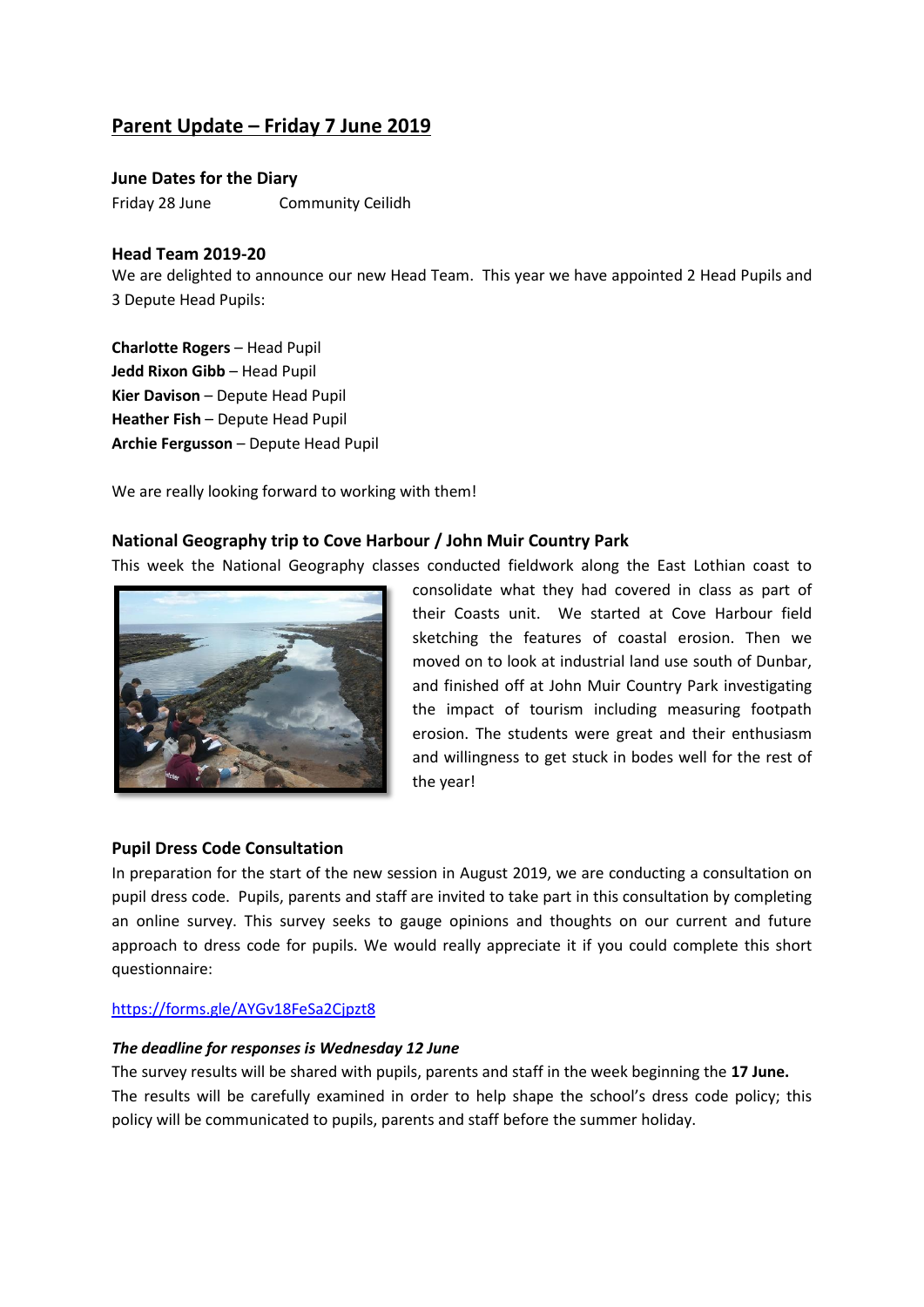# **Date for the Diary – NBHS Careers Evening, Wednesday 25 September**

Our annual Careers Evening returns on 25 September, from 6:30pm-8:30pm. Last year we hosted 32 different organisations with more than 300 people attending over the course of the evening. We hope to make this event bigger again and hope you can join us for a very worthwhile event.

# **Consultation on Draft East Lothian Climate Change Strategy**

East Lothian Council has developed a Draft East Lothian Climate Change Strategy for consultation, setting out how we will continue to reduce the carbon emissions that cause global warming, adapt to changes in our climate, and improve sustainability. ELC would like to hear your views on the proposals for how the Council, and the wider East Lothian community, including local communities, businesses, organisations and individuals, can tackle climate change.

The Draft Climate Change Strategy sets out how East Lothian Council will tackle climate change locally in East Lothian, and how it will work in partnership to ensure that East Lothian can play its full part in the national and international efforts to reduce carbon emissions. The Strategy sets out the priorities and actions for the Council and the wider East Lothian community to mitigate against and reduce the impacts of climate change.

The public consultation is underway on the draft strategy until **22nd July 2019**. You can access the consultation [here.](https://eastlothianconsultations.co.uk/policy-partnerships/climate-change-strategy/)

Further information on the consultation on the Draft Climate Change Strategy is available on East Lothian Council's website [here.](https://www.eastlothian.gov.uk/news/article/13012/consultation_opens_on_draft_climate_change_strategy) Look out for further promotion via the Council's Twitter and Facebook. You can also emai[l climatechange@eastlothian.gov.uk.](mailto:climatechange@eastlothian.gov.uk)

# **Volunteering Opportunity for the My Name'5 Doddie Foundation at the Scottish Open**

The My Name'5 Doddie Foundation has been selected as one of the charity partners for the Scottish Open, which this year is being held at the Renaissance Club, from Thursday 11 – Sunday 14 July. The foundation is asking for volunteers for a variety of charitable jobs. Each volunteer will have the chance to watch some fantastic golf, be given a food voucher for the day and a My Name'5 Doddie Foundation T-shirt! If you would like to volunteer, please contact [adam@logansportsmarketing.com](mailto:adam@logansportsmarketing.com) for further details.



# **S4 Football Friendly**

NBHS will take on Peebles High School on Friday 14 June in a friendly at the Recreation Park 4G. Kick-off is 3.15pm. All welcome!

# **Hockey Volunteers Meeting**

An email invitation to a meeting on Tuesday 11 June, at 7pm in the PE classroom, has been sent to all the parents who have kindly offered to help with extra-curricular hockey. If anyone else is interested in volunteering, and hasn't received the email, please feel free to come along to this meeting.